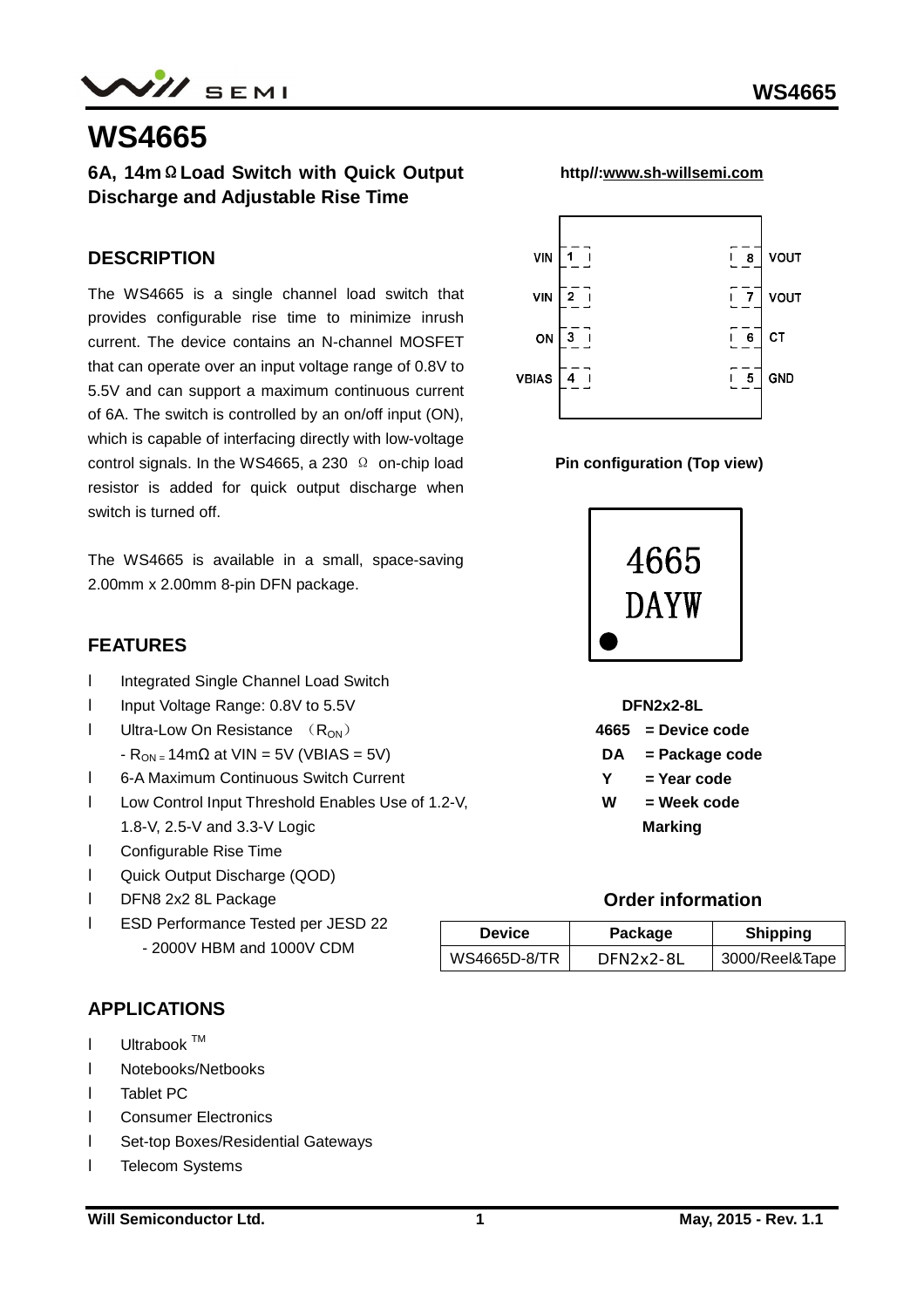

## **TYPICAL APPLICATION**



**Typical Application** 

#### **PIN DESCRIPTION**

| PIN No. | <b>PIN NAME</b> | <b>I/O</b> | <b>DESCRIPTION</b>                                                                   |
|---------|-----------------|------------|--------------------------------------------------------------------------------------|
|         | <b>VIN</b>      |            | Switch input. Input bypass capacitor recommended for minimizing $V_{\text{IN}}$ dip. |
| 2       | VIN.            |            | Switch input. Input bypass capacitor recommended for minimizing $V_{\text{IN}}$ dip. |
| 3       | <b>ON</b>       |            | Active high switch control input. Do not leave floating.                             |
| 4       | <b>VBIAS</b>    |            | Bias voltage. Power supply to the device. Recommended voltage range                  |
|         |                 |            | for this pin is 2.5V to 5.5V.                                                        |
| 5       | <b>GND</b>      |            | Device ground.                                                                       |
| 6       | <b>CT</b>       | O          | Switch slew rate control. Can be left floating.                                      |
| 7       | <b>VOUT</b>     | O          | Switch output.                                                                       |
| 8       | VOUT            | $\Omega$   | Switch output.                                                                       |

## **BLOCK DIAGRAM**

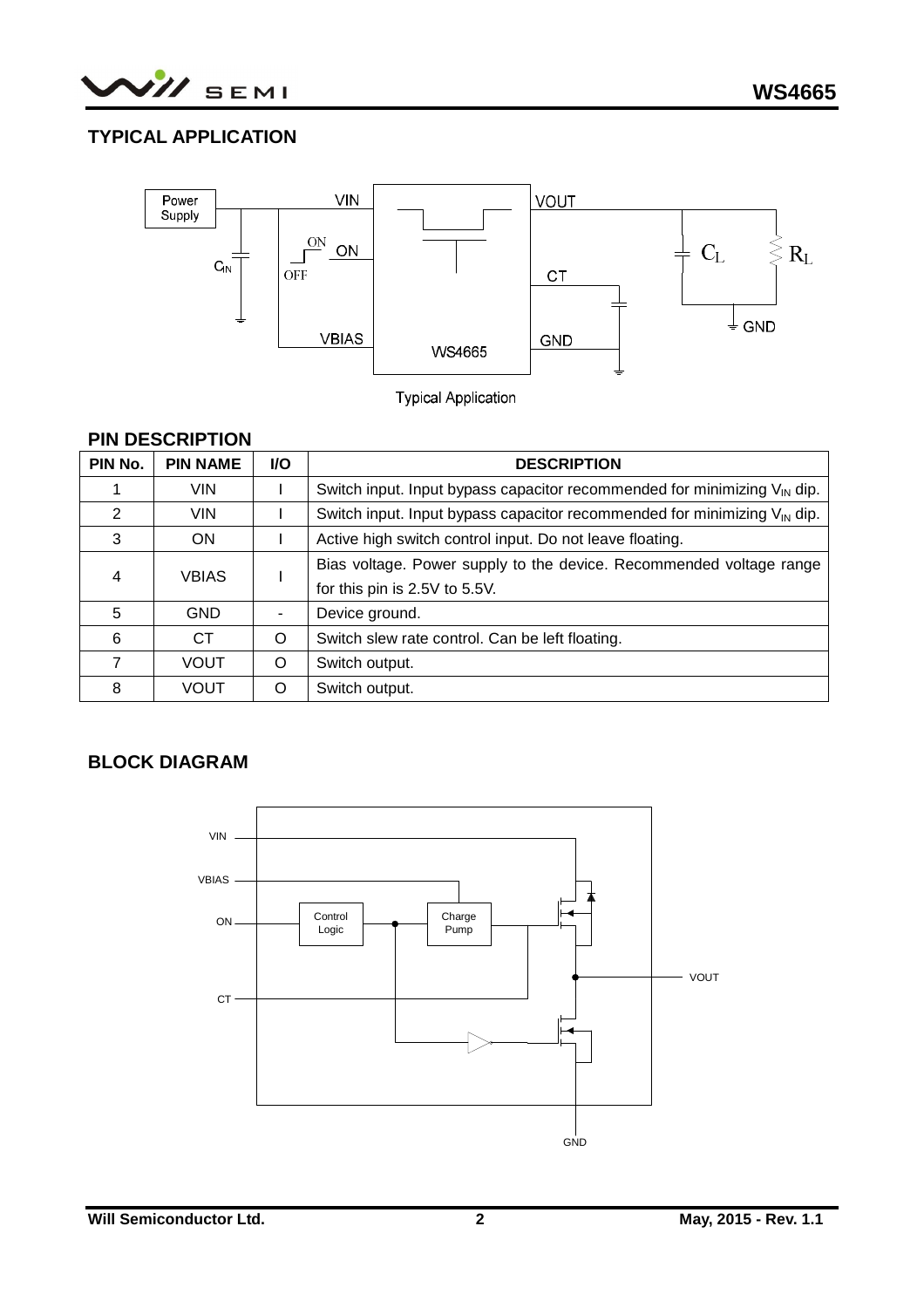

#### **ABSOLUTE MAXIMUM RATINGS**

| Symbol                 | Parameter                                                   | <b>Value</b>               | Unit        |             |
|------------------------|-------------------------------------------------------------|----------------------------|-------------|-------------|
| $V_{\text{IN}}$        | Input voltage range                                         |                            | $-0.3$ to 6 | V           |
| $V_{\text{OUT}}$       | Output voltage range                                        |                            | $-0.3$ to 6 | V           |
| V <sub>BIAS</sub>      | Bias voltage range                                          |                            | $-0.3$ to 6 | V           |
| $V_{ON}$               | Input voltage range                                         |                            | $-0.3$ to 6 | V           |
| $I_{MAX}$              | Maximum continuous switch current                           | 6                          | A           |             |
| I <sub>PLS</sub>       | Maximum pulsed switch current, pulse < 300uS, 2% duty cycle | 8                          | A           |             |
| $T_A$                  | Operating free-air temperature range (Note1)                | $-40$ to 85                | $^{\circ}C$ |             |
| $T_{\rm J}$            | Maximum junction temperature                                | 150                        | $^{\circ}C$ |             |
| ${\sf T}_{\text{STG}}$ | Storage temperature range                                   |                            | -60 to 150  | $^{\circ}C$ |
| $T_{LEAD}$             | Maximum lead temperature (10-s soldering time)              | 300                        | $^{\circ}C$ |             |
| <b>ESD</b>             | Electrostatic discharge                                     | 2000                       |             |             |
|                        | protection                                                  | Charged-Device Model (CDM) | 1000        | ٧           |

These are stress ratings only. Stresses exceeding the range specified under "Absolute Maximum Ratings" may cause substantial damage to the device. Functional operation of this device at other conditions beyond those listed in the specification is not implied and prolonged exposure to extreme conditions may affect device reliability.

**Note 1:** In applications where high power dissipation and/or poor package thermal resistance is present, the maximum ambient temperature may have to be de-rated. Maximum ambient temperature  $(T_{A(max)})$  is dependent on the maximum operating junction temperature [TJ(max)], the maximum power dissipation of the device in the application [PD(max)], and the junction-to-ambient thermal resistance of the part/package in the

application( $q_{JA}$ ), as given by the following equation:  $T_A(max) = T_J(max) - (q_{JA} \times P_D(max))$ 

#### **THERMAL INFORMATION**

|                                | <b>Thermal Metric</b>                  | <b>WS4665</b><br>DFN2x2-8L | <b>Units</b>  |
|--------------------------------|----------------------------------------|----------------------------|---------------|
| $q_{\scriptscriptstyle\rm JA}$ | Junction-to-ambient thermal resistance | 62                         | $\degree$ C/W |

#### **RECOMMENDED OPERATING CONDITIONS**

| Symbol                       | Parameter                    |                         | <b>MIN</b> | <b>MAX</b> | <b>UNIT</b> |
|------------------------------|------------------------------|-------------------------|------------|------------|-------------|
| $\mathsf{V}_{\mathsf{IN}}$   | Input voltage range          |                         |            |            |             |
| $\mathsf{V}_{\mathsf{BIAS}}$ | Bias voltage range           | 2.5                     | 5.5        |            |             |
| $V_{ON}$                     | ON voltage range             | 0                       | 5.5        |            |             |
| $V_{\text{OUT}}$             | Output voltage range         |                         | $V_{IN}$   |            |             |
| V <sub>IH</sub>              | High-level input voltage, ON | $V_{BIAS}=2.5V$ to 5.5V | 1.2        | 5.5        |             |
| $V_{IL}$                     | Low-level input voltage, ON  | $V_{BIAS}=2.5V$ to 5.5V | 0          | 0.4        |             |
| $C_{\sf IN}$                 | Input capacitor              |                         |            |            | μF          |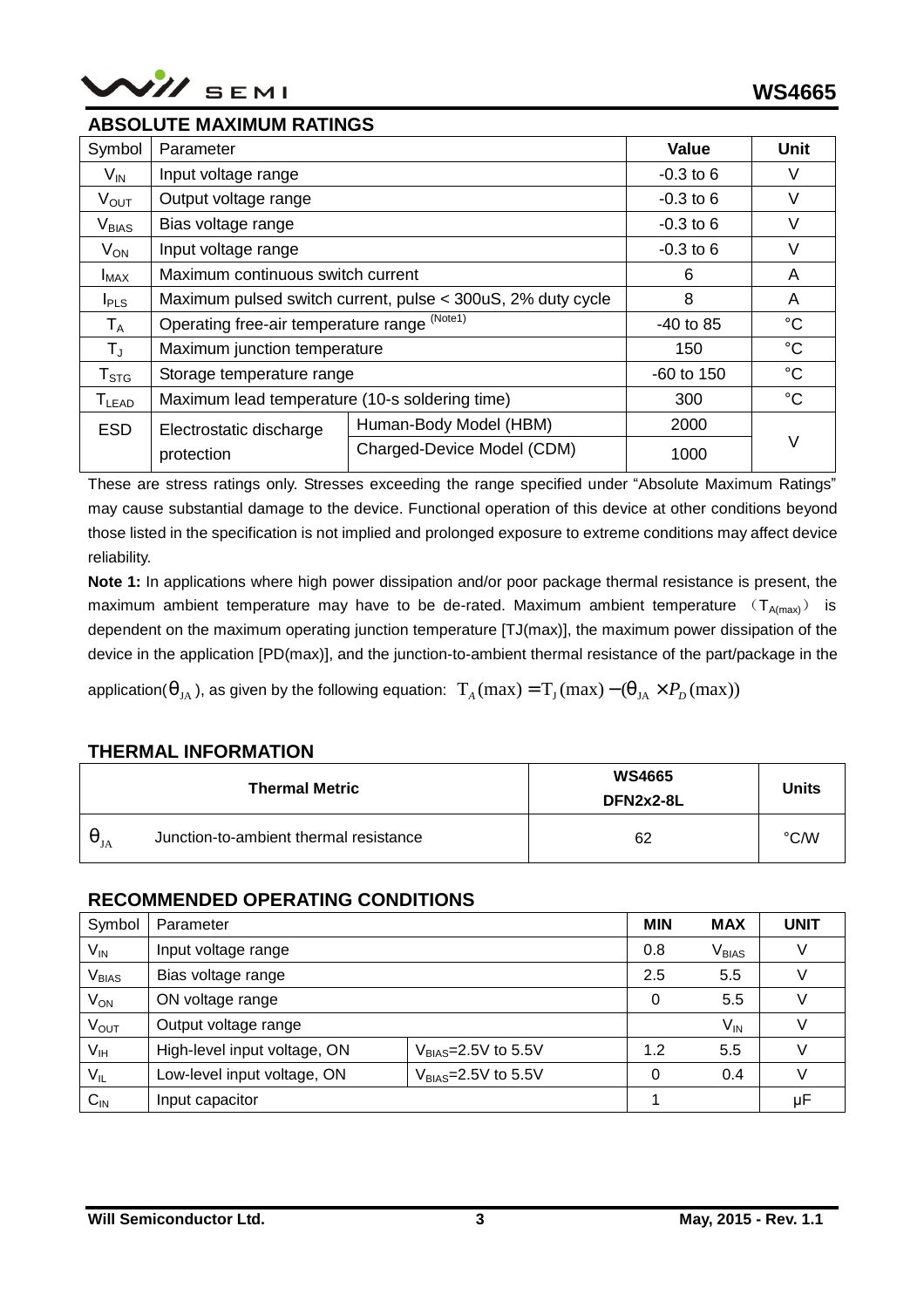# $N\!$  SEMI

## **ELECTRICAL CHARACTERISTICS**

Unless otherwise noted, the specification in the following table applies over the operating ambient temperature -40°C  $\leq$  T<sub>A</sub> $\leq$  85°C and V<sub>BIAS</sub>=5.0V. Typical values are for T<sub>A</sub>=25°C.

| <b>Parameter</b>                                             | <b>Test Conditions</b>                              | $T_A$           | Min            | <b>Typ</b> | <b>Max</b>  | <b>Unit</b> |           |  |
|--------------------------------------------------------------|-----------------------------------------------------|-----------------|----------------|------------|-------------|-------------|-----------|--|
| <b>Power Supplies and Currents</b>                           |                                                     |                 |                |            |             |             |           |  |
| <b>I</b> IN(VBIAS-ON)<br>V <sub>BIAS</sub> quiescent current | $I_{OUT} = 0mA$ , $V_{IN} = V_{ON} = 5.0V$          | Full            |                | 66         | 75          | μA          |           |  |
| $I_{IN(VBIAS-OFF)}$<br>V <sub>BIAS</sub> shutdown current    | $V_{ON}$ = GND, $V_{OUT}$ = 0V                      | Full            |                |            | 0.01        | μA          |           |  |
|                                                              |                                                     | $VIN = 5.0V$    |                |            | 0.002       | 0.7         |           |  |
| $I_{IN(VIN-OFF)}$                                            | $VIN = 3.3V$<br>$V_{ON} = GND$ ,                    |                 | Full           |            | 0.001       | 0.5         |           |  |
| $V_{IN}$ off-state supply current                            | $V_{\text{OUT}} = 0V$                               | $VIN = 1.8V$    |                |            | $\mathbf 0$ | 0.4         | μA        |  |
|                                                              |                                                     | $VIN = 0.8V$    |                |            | $\Omega$    | 0.3         |           |  |
| $I_{ON}$<br>ON pin input leakage current                     | $V_{ON} = 5.5V$                                     | Full            |                |            | 0.01        | μA          |           |  |
| <b>Resistance Characteristics</b>                            |                                                     |                 |                |            |             |             |           |  |
|                                                              |                                                     | $V_{IN} = 5.0V$ | $25^{\circ}$ C |            | 14.2        |             | $m\Omega$ |  |
|                                                              |                                                     |                 | Full           |            |             | 22          |           |  |
|                                                              |                                                     | $V_{IN} = 3.3V$ | $25^{\circ}$ C |            | 14.2        |             |           |  |
|                                                              |                                                     |                 | Full           |            |             | 21.5        | $m\Omega$ |  |
|                                                              |                                                     | $V_{IN} = 1.8V$ | $25^{\circ}$ C |            | 14.2        |             | $m\Omega$ |  |
|                                                              | $I_{\text{OUT}} = -200 \text{mA}$ ,                 |                 | Full           |            |             | 21.5        |           |  |
| R <sub>ON</sub> ON-state resistance                          | $V_{BIAS} = 5.0V$                                   |                 | $25^{\circ}$ C |            | 14.2        |             |           |  |
|                                                              |                                                     | $V_{IN} = 1.5V$ | Full           |            |             | 21          | $m\Omega$ |  |
|                                                              |                                                     |                 | $25^{\circ}$ C |            | 14.2        |             |           |  |
|                                                              |                                                     | $V_{IN} = 1.2V$ | Full           |            |             | 21          | mΩ        |  |
|                                                              |                                                     |                 | $25^{\circ}$ C |            | 14.2        |             |           |  |
|                                                              |                                                     | $V_{IN} = 0.8V$ | Full           |            |             | 21          | $m\Omega$ |  |
| $R_{PD}$<br>Output pull-down resistance                      | $V_{IN} = 5.0 V, V_{ON} = 0 V,$<br>$I_{OUT} = 15mA$ |                 | Full           |            | 230         | 250         | Ω         |  |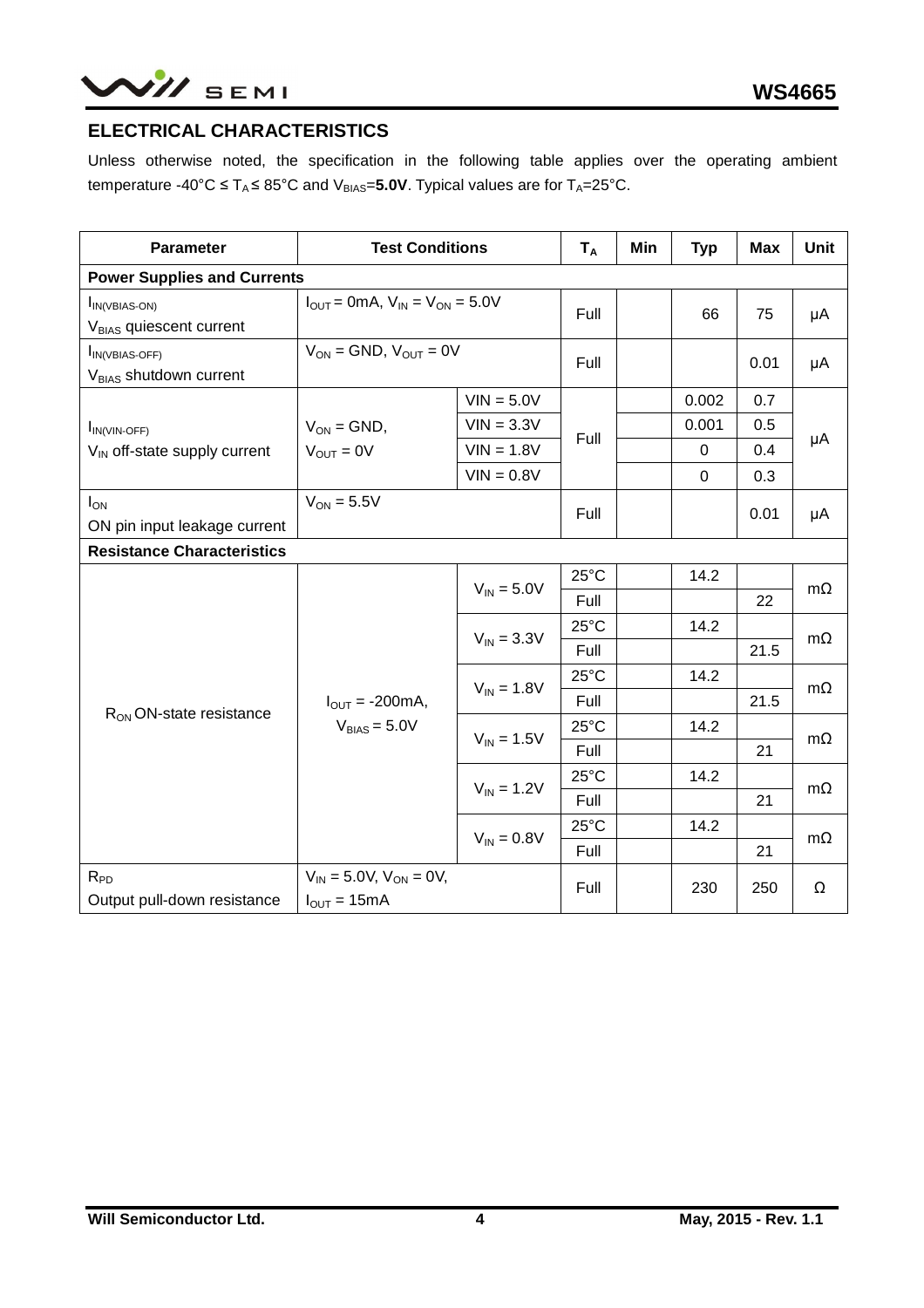# NII SEMI

## **ELECTRICAL CHARACTERISTICS (Continuous)**

Unless otherwise noted, the specification in the following table applies over the operating ambient temperature -40°C  $\leq T_A \leq 85$ °C and V<sub>BIAS</sub>=2.5V. Typical values are for T<sub>A</sub>=25°C.

| <b>Parameter</b>                                           | <b>Test Conditions</b>                                            | $T_A$           | Min            | <b>Typ</b> | Max      | <b>Unit</b> |           |
|------------------------------------------------------------|-------------------------------------------------------------------|-----------------|----------------|------------|----------|-------------|-----------|
| <b>Power Supplies and Currents</b>                         |                                                                   |                 |                |            |          |             |           |
| $I_{IN(VBIAS-ON)}$<br>V <sub>BIAS</sub> quiescent current  | $I_{OIII}$ = 0mA, $V_{IN}$ = $V_{ON}$ = 2.5V                      | Full            |                | 35         | 45       | μA          |           |
| <b>IN(VBIAS-OFF)</b><br>V <sub>BIAS</sub> shutdown current | $V_{ON}$ = GND, $V_{OUT}$ = 0V                                    | Full            |                |            | 0.01     | μA          |           |
|                                                            |                                                                   | $VIN = 2.5V$    |                |            | 0.001    | 0.5         |           |
| $I_{IN(VIN-OFF)}$                                          | $V_{ON}$ = GND,<br>$VIN = 1.8V$                                   |                 | Full           |            | 0.001    | 0.47        |           |
| $V_{\text{IN}}$ off-state supply current                   | $V_{\text{OUT}} = 0V$                                             | $VIN = 1.2V$    |                |            | $\Omega$ | 0.41        | μA        |
|                                                            |                                                                   | $VIN = 0.8V$    |                |            | 0        | 0.4         |           |
| $I_{ON}$<br>ON pin input leakage current                   | $V_{ON} = 5.5V$                                                   | Full            |                |            | 0.01     | μA          |           |
| <b>Resistance Characteristics</b>                          |                                                                   |                 |                |            |          |             |           |
|                                                            |                                                                   | $V_{IN} = 2.5V$ | $25^{\circ}$ C |            | 16       |             | $m\Omega$ |
|                                                            |                                                                   |                 | Full           |            |          | 22          |           |
|                                                            |                                                                   | $V_{IN} = 1.8V$ | $25^{\circ}$ C |            | 15.7     |             | $m\Omega$ |
|                                                            |                                                                   |                 | Full           |            |          | 21.7        |           |
| $R_{ON}$ ON-state resistance                               | $I_{\text{OUT}} = -200 \text{mA}$ ,                               | $V_{IN} = 1.5V$ | $25^{\circ}$ C |            | 15.6     |             | $m\Omega$ |
|                                                            | $V_{BIAS} = 2.5V$                                                 |                 | Full           |            |          | 21.5        |           |
|                                                            |                                                                   | $V_{IN} = 1.2V$ | $25^{\circ}$ C |            | 15.6     |             | $m\Omega$ |
|                                                            |                                                                   |                 | Full           |            |          | 21.4        |           |
|                                                            |                                                                   | $V_{IN} = 0.8V$ | $25^{\circ}$ C |            | 15.5     |             | $m\Omega$ |
|                                                            |                                                                   |                 | Full           |            |          | 21.3        |           |
| $R_{PD}$<br>Output pull-down resistance                    | $V_{IN}$ = 2.5V, $V_{ON}$ = 0V,<br>$I_{\text{OUT}} = 1 \text{mA}$ |                 | Full           |            | 255      | 270         | Ω         |

## **SWITCHING CHARACTERISTICS MEASUREMENT INFORMATION**



**TEST CIRCUIT**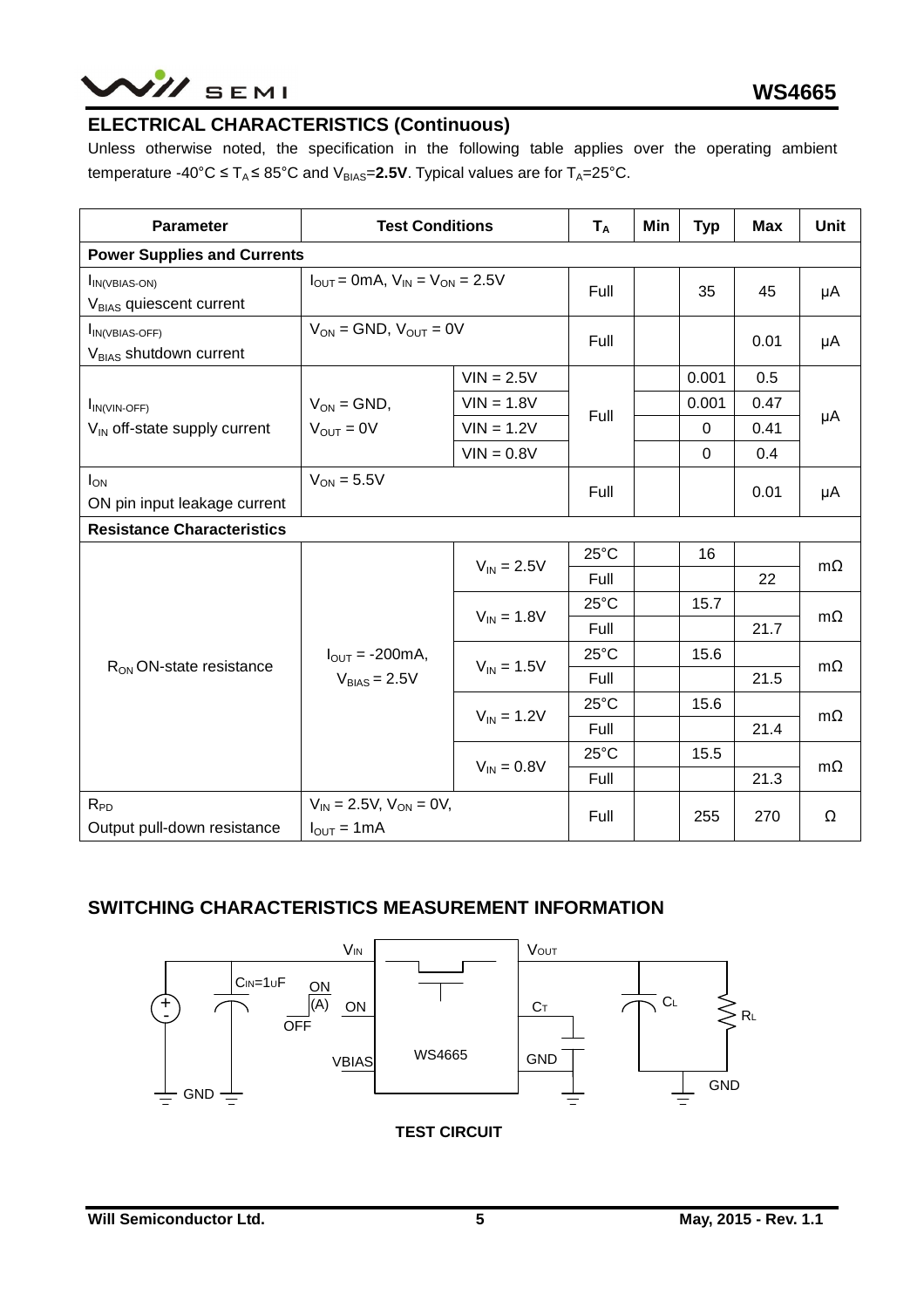



**tON/tOFF WAVEFORMS** 

## **SWITCHING CHARACTERISTICS**

|                  | <b>PARAMETER</b>           | <b>TEST CONDITION</b>                                                                        | <b>MIN</b> | <b>TYP</b> | <b>MAX</b> | <b>UNIT</b> |
|------------------|----------------------------|----------------------------------------------------------------------------------------------|------------|------------|------------|-------------|
|                  |                            | $V_{IN}$ = $V_{ON}$ = $V_{BIAS}$ = 5V, T <sub>A</sub> = 25 °C (unless otherwise noted)       |            |            |            |             |
| $t_{ON}$         | Turn-on time               |                                                                                              |            | 1380       |            |             |
| $t_{\text{OFF}}$ | Turn-off time              |                                                                                              |            | 15         |            |             |
| $t_{\mathsf{R}}$ | $V_{\text{OUT}}$ rise time | $RL = 10\Omega$ , $CL = 0.1uF$ , $CT = 1000pF$                                               |            | 2236       |            | μs          |
| $t_{\mathsf{F}}$ | $V_{OUT}$ fall time        |                                                                                              |            | 5          |            |             |
| $t_D$            | ON delay time              |                                                                                              |            | 322        |            |             |
|                  |                            | $V_{IN}$ = 0.8V, $V_{ON}$ = $V_{BIAS}$ = 5V, T <sub>A</sub> = 25 °C (unless otherwise noted) |            |            |            |             |
| $t_{ON}$         | Turn-on time               |                                                                                              |            | 550        |            |             |
| $t_{\text{OFF}}$ | Turn-off time              |                                                                                              |            | 76         |            |             |
| $t_{\mathsf{R}}$ | $V_{\text{OUT}}$ rise time | $RL = 10\Omega$ , $CL = 0.1uF$ , $CT = 1000pF$                                               |            | 290        |            | μs          |
| tF               | $V_{OUT}$ fall time        |                                                                                              |            | 6          |            |             |
| $t_{\mathsf{D}}$ | ON delay time              |                                                                                              |            | 363        |            |             |
|                  |                            | $V_{IN}$ = 2.5V, $V_{ON}$ = 5V, $V_{BIAS}$ = 2.5V, $T_A$ = 25 °C (unless otherwise noted)    |            |            |            |             |
| $t_{ON}$         | Turn-on time               |                                                                                              |            | 2226       |            |             |
| $t_{\text{OFF}}$ | Turn-off time              |                                                                                              |            | 22         |            |             |
| $t_{\mathsf{R}}$ | $V_{\text{OUT}}$ rise time | $RL = 10\Omega$ , $CL = 0.1uF$ , $CT = 1000pF$                                               |            | 2544       |            | μs          |
| $t_{\mathsf{F}}$ | $V_{OUT}$ fall time        |                                                                                              |            | 4.9        |            |             |
| $t_{\text{D}}$   | ON delay time              |                                                                                              |            | 720        |            |             |
|                  |                            | $V_{IN}$ = 0.8V, $V_{ON}$ = 5V, $V_{BIAS}$ = 2.5V, $T_A$ = 25 °C (unless otherwise noted)    |            |            |            |             |
| $t_{ON}$         | Turn-on time               |                                                                                              |            | 1200       |            |             |
| $t_{\text{OFF}}$ | Turn-off time              |                                                                                              |            | 72         |            |             |
| $t_{\mathsf{R}}$ | $V_{\text{OUT}}$ rise time | $RL = 10\Omega$ , $CL = 0.1uF$ , $CT = 1000pF$                                               |            | 856        |            | μs          |
| $t_{\mathsf{F}}$ | $V_{OUT}$ fall time        |                                                                                              |            | 6.1        |            |             |
| $t_{\rm D}$      | ON delay time              |                                                                                              |            | 736        |            |             |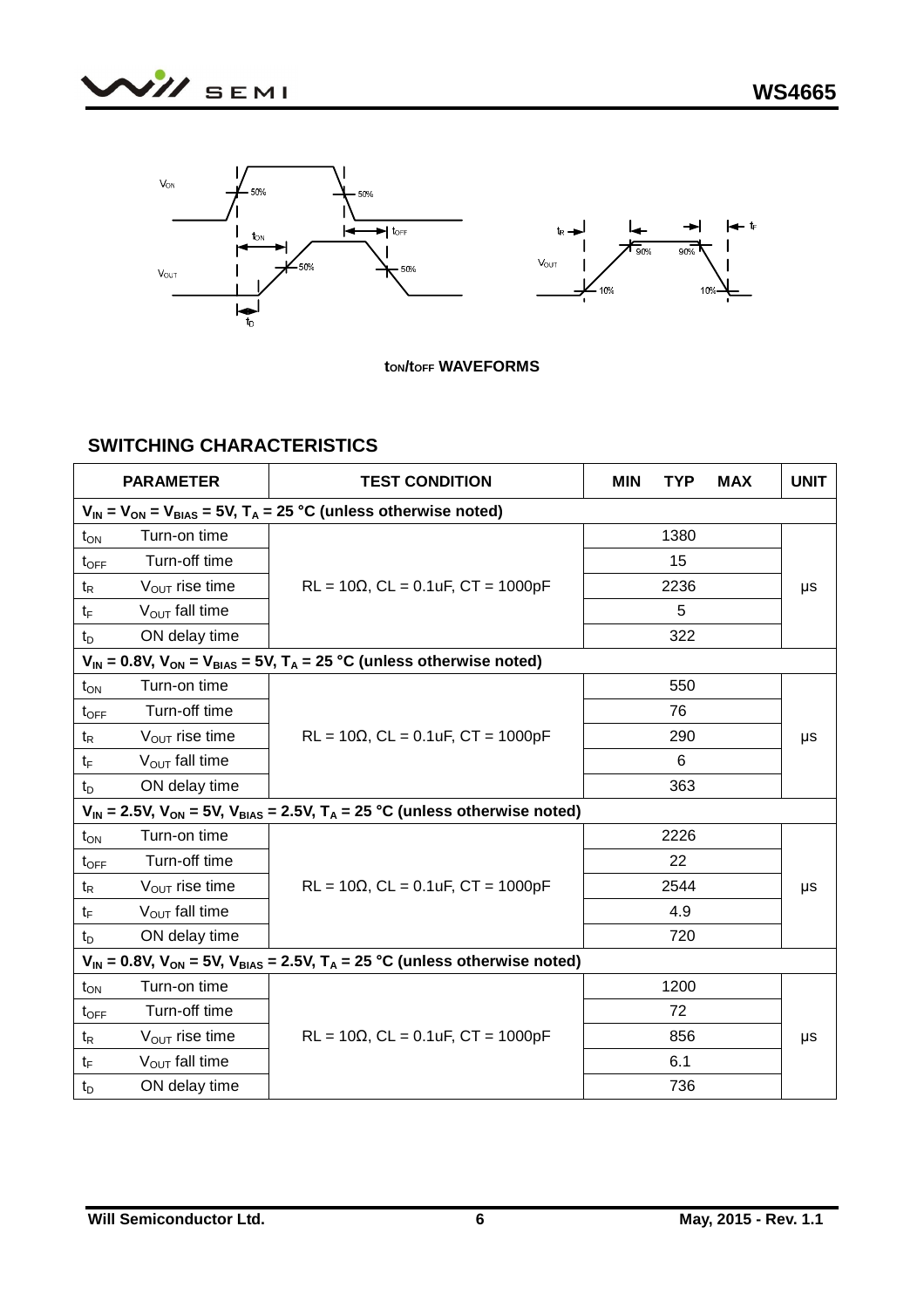

#### **TYPICAL CHARACTERISTICS (Ta=25<sup>o</sup>C, unless otherwise noted)**



1.00 1.25 1.50 1.75 2.00 2.25 2.50 12 VIN(V)



 $12\frac{L}{-40}$ 

-40 -20 0 20 40 60 80

Temperature( $^{\circ}$ C)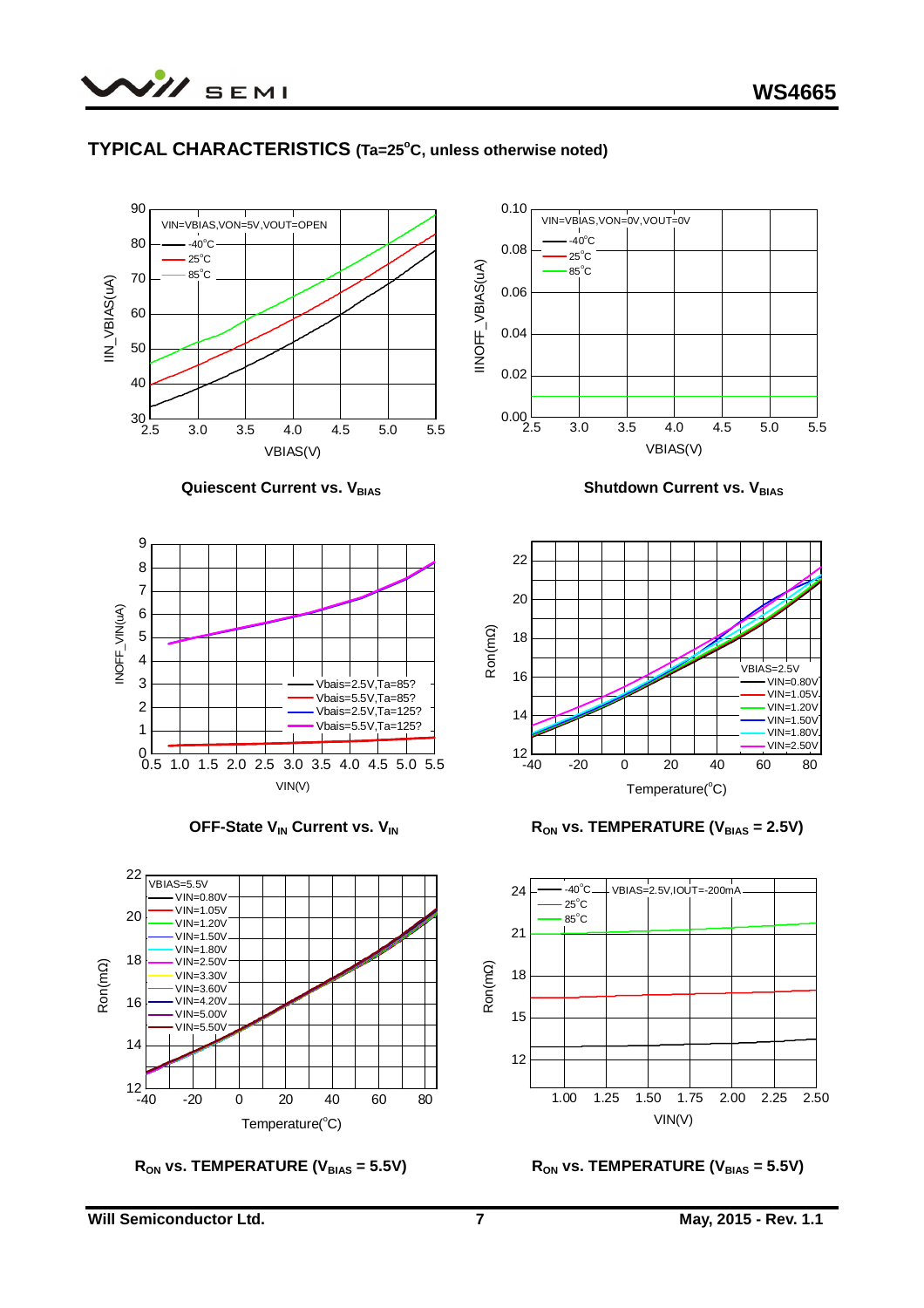

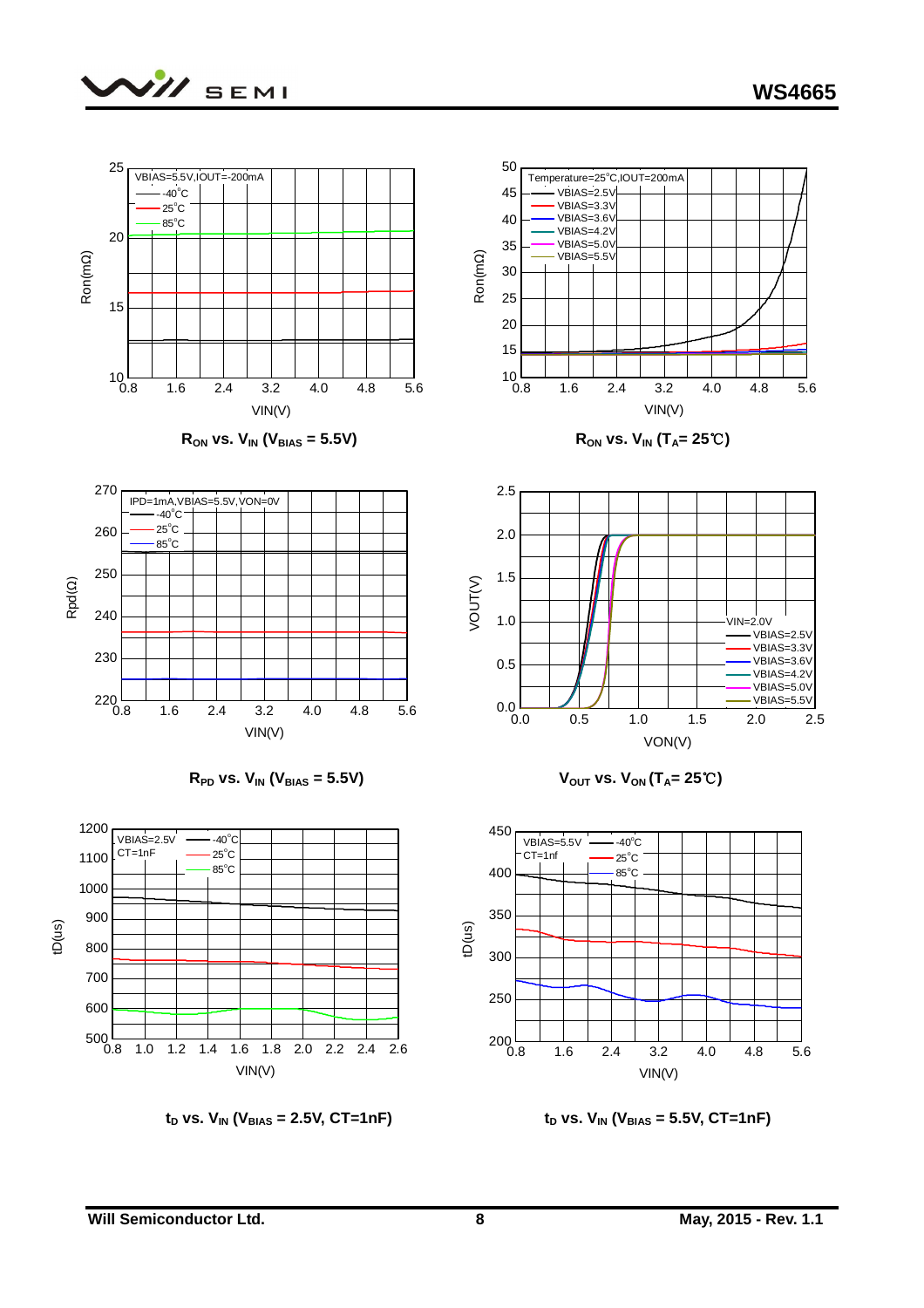









 $t_{ON}$  vs.  $V_{IN}$  ( $V_{BIAS}$  = 2.5V, CT=1nF)  $t_{ON}$  vs.  $V_{IN}$  ( $V_{BIAS}$  = 5.5V, CT=1nF)



 $t_F$  **vs.**  $V_{IN}$  ( $V_{BIAS}$  = 2.5V, CT=1nF)  $t_F$  **vs.**  $V_{IN}$  ( $V_{BIAS}$  = 5.5V, CT=1nF)



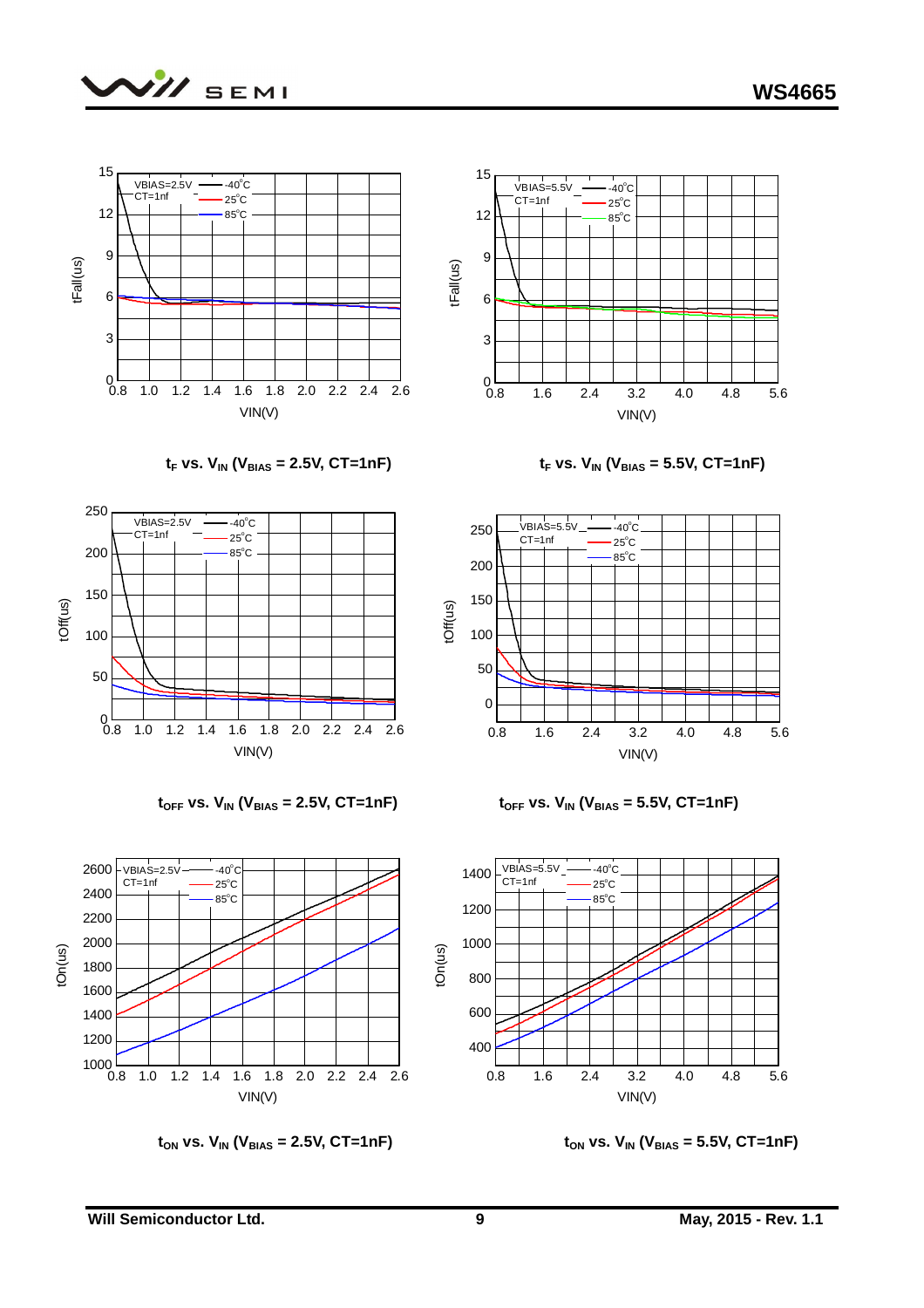





 $t_R$  **vs.**  $V_{IN}$  ( $V_{BIAS}$  = 2.5V, CT=1nF)  $t_R$  **vs.**  $V_{IN}$  ( $V_{BIAS}$  = 5.5V, CT=1nF)



 $t_R$  vs.  $V_{BIAS}$  ( $V_{IN}$  = 2.5V, CT=1nF)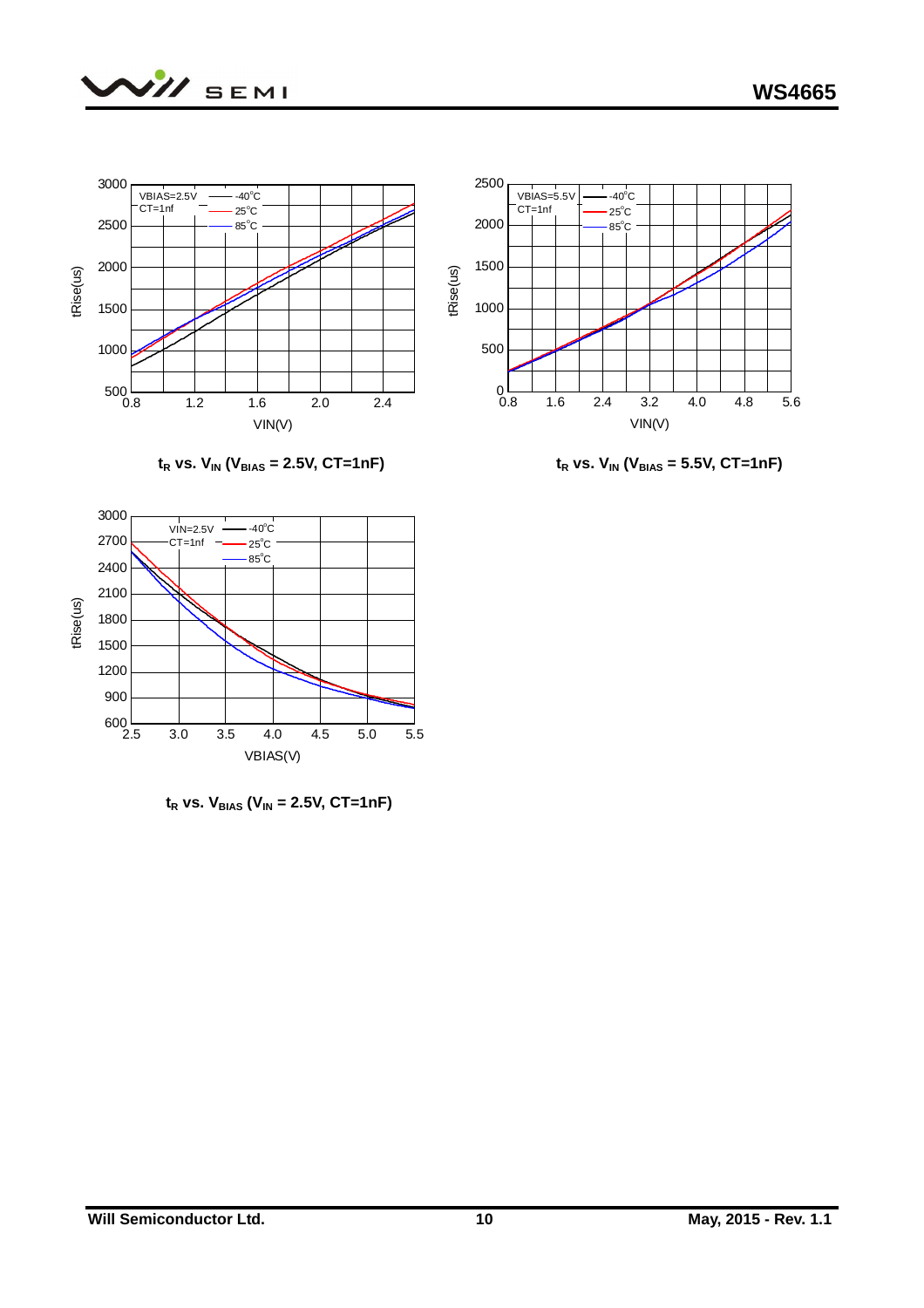

### **TYPICAL AC SCOPE CAPTURES at TA=25℃, CT=1nF(CH1=ON, CH2=VOUT)**

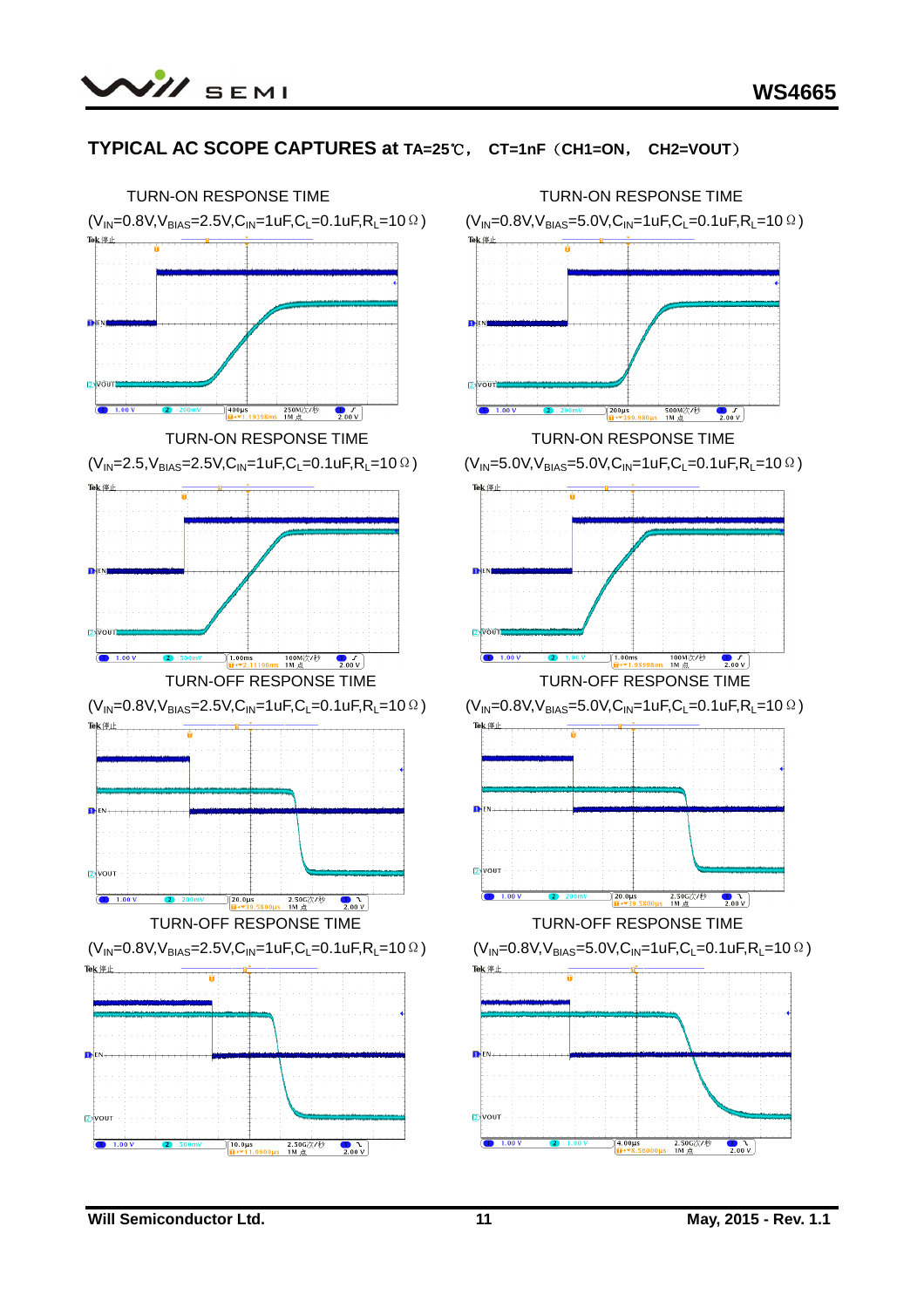### **APPLICATION INFORMATION**

#### **ON/OFF CONTROL**

The ON pin controls the state of the switch. Asserting ON high enables the switch. ON is active high and has a low threshold, making it capable of interfacing with low-voltage signals. The ON pin is compatible with standard GPIO logic thresholds. It can be used with any microcontroller with 1.2V or higher GPIO voltage. This pin cannot be left floating and must be driven either high or low for proper functionality.

#### **INPUT CAPACITOR ( OPTIONAL)**

To limit the voltage drop on the input supply caused by transient inrush currents when the switch turns on into a discharged load capacitor or short-circuit, a capacitor needs to be placed between VIN and GND. A 1-uF ceramic capacitor,  $C_{IN}$ , placed close to the pins, is usually sufficient. Higher values of  $C_{IN}$  can be used to further reduce the voltage drop during high current applications. When switching heavy loads, it is recommended to have an input capacitor about 10 times higher than the output capacitor to avoid excessive voltage drop.

#### **OUTPUT CAPACITOR (OPTIONAL)**

Due to the integrated body diode in the NMOS switch, a  $C_{\text{IN}}$  greater than  $C_{\text{L}}$  is highly recommended. A  $C_{\text{L}}$ greater than C<sub>IN</sub> can cause V<sub>OUT</sub> to exceed V<sub>IN</sub> when the system supply is removed. This could result in current flow through the body diode from VOUT to VIN. A  $C_{IN}$  to  $C_L$  ratio of 10 to 1 is recommended for minimizing  $V_{\text{IN}}$  dip caused by inrush currents during startup, however a 10 to 1 ratio for capacitance is not required for proper functionality of the device. A ratio smaller than 10 to 1 (such as 1 to 1 ) could cause slightly more VIN dip upon turn-on due to inrush currents. This can be mitigated by increasing the capacitance on the CT pin for a longer rise time (see ADJUSTABLE RISE TIME section below).

#### **VIN AND VBIAS VOLTAGE RANGE**

For optimal R<sub>ON</sub> performance, make sure VIN  $\leq$  VBIAS. The device will still be functional if VIN > VBIAS but it will exhibit RON greater than what is listed in the ELECTRICAL CHARACTERISTICS table. See below Figure for an example of a typical device. Notice the increasing  $R_{ON}$  as VIN exceeds VBIAS voltage. Be sure to never exceed the maximum voltage rating for VIN and VBIAS.

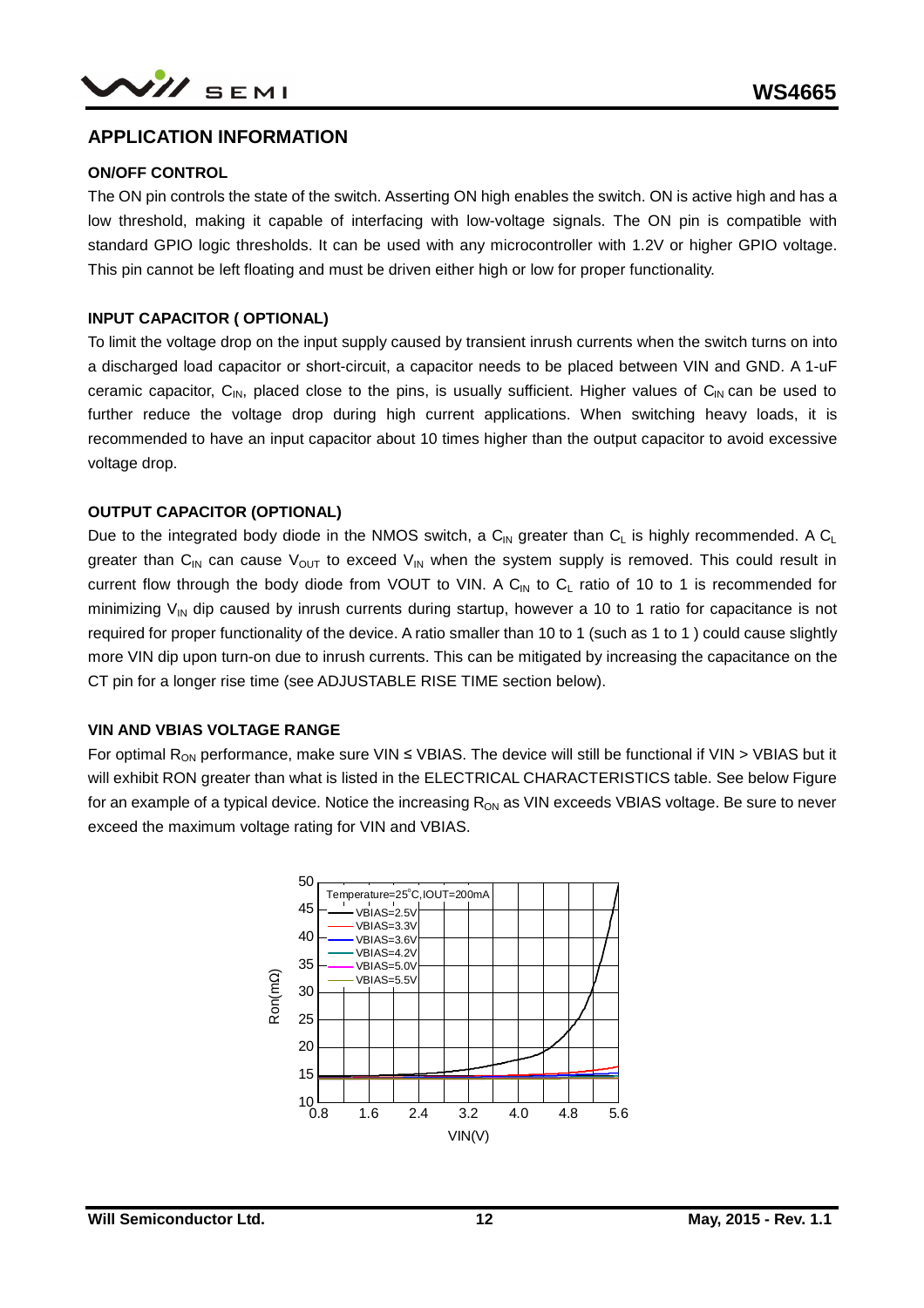

#### **ADJUSTABLE RISE TIME**

A capacitor to GND on the CT pin sets the slew rate. The voltage on the CT pin can be as high as 11V. Therefore, the minimum voltage rating for the CT cap should be 25V for optimal performance.

The table below contains rise time values measured on a typical device. Rise times shown below only valid for the power-up sequence where VIN and VBIAS are already in steady state condition, and the ON pin is asserted high.

| CT(pF) | RISE TIME(us) 10%-90%, CL=0.1uF, CIN=1uF, RL=10 $\Omega$ , VBIAS=5V<br>TYPICAL VALUES at 25℃ with a 25V X7R 10% CERAMIC CAPACITOR on CT |              |              |              |              |              |            |               |              |
|--------|-----------------------------------------------------------------------------------------------------------------------------------------|--------------|--------------|--------------|--------------|--------------|------------|---------------|--------------|
|        | IVIN=5V                                                                                                                                 | $VIN = 4.2V$ | $VIN = 3.3V$ | $VIN = 2.5V$ | $VIN = 1.8V$ | $VIN = 1.5V$ | $VIN=1.2V$ | $VIN = 1.05V$ | $VIN = 0.8V$ |
| 0      | 195                                                                                                                                     | 170          | 132          | 107          | 85           | 76           | 67         | 62            | 54           |
| 220    | 410                                                                                                                                     | 340          | 254          | 193          | 145          | 125          | 106        | 97            | 81           |
| 470    | 1250                                                                                                                                    | 1000         | 728          | 526          | 376          | 314          | 254        | 224           | 178          |
| 1000   | 2220                                                                                                                                    | 1760         | 1260         | 928          | 656          | 550          | 440        | 396           | 306          |
| 2200   | 5060                                                                                                                                    | 4100         | 3020         | 2170         | 1550         | 1290         | 1040       | 910           | 684          |
| 4700   | 10320                                                                                                                                   | 8360         | 6280         | 4660         | 3320         | 2820         | 2280       | 2040          | 1600         |
| 10000  | 20500                                                                                                                                   | 16440        | 12120        | 8840         | 6280         | 5300         | 4320       | 3860          | 3040         |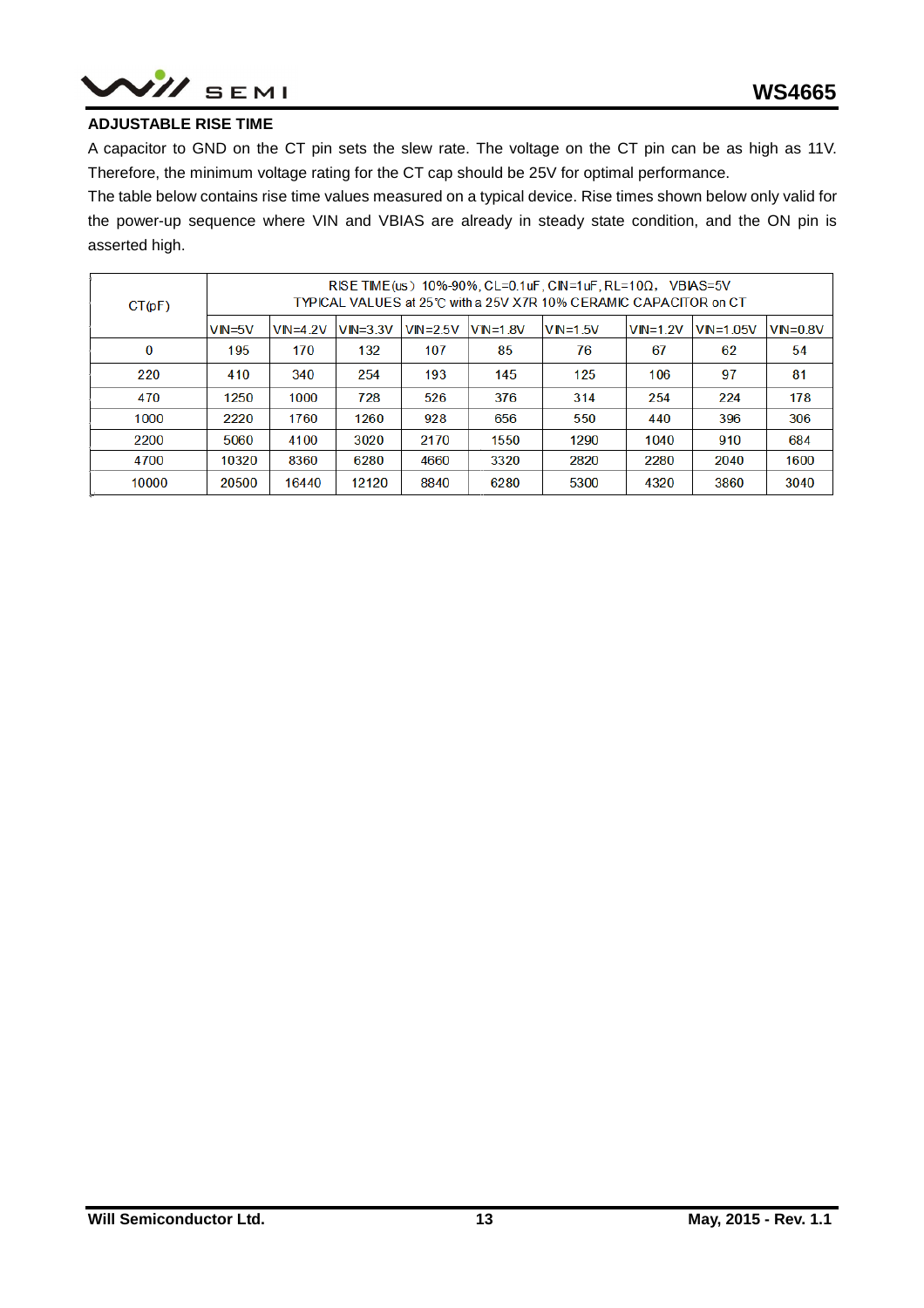## /// SEMI

#### **BOARD LAYOUT AND THERMAL CONSIDERATIONS**

For best performance, all traces should be as short as possible. To be most effective, the input and output capacitors should be placed close to the device to minimize the effects that parasitic trace inductances may have on normal operation. Using wide traces for  $V_{IN}$ ,  $V_{OUT}$ , and GND helps minimize the parasitic effects along with minimizing the case to ambient thermal impedance.

The maximum IC junction temperature should be restricted to 125℃ under normal operating conditions. To calculate the maximum allowable dissipation,  $P_{D(max)}$  for a given output current and ambient temperature, use the following equation as a guideline:

$$
P_{D(\max)} = \frac{T_{J(\max)} - T_A}{q_{JA}}
$$

Where:

 $P_{D(max)}$  = maximum allowable power dissipation

 $T_{J(max)}$  = maximum allowable junction temperature (125 °C for the WS4665)

 $T_A$  = ambient temperature of the device

 $\theta_{JA}$ = junction to air thermal impedance. See Thermal Information section. This parameter is highly dependent upon board layout.

#### In order to achieve smaller  $\theta_{JA}$ , the copper area of  $V_{IN}$  and  $V_{OUT}$  pin on PCB should be as large as **possible.**

The figure below shows an example of a layout. Notice that the copper area connected to  $V_{IN}$  and  $V_{OUT}$  pin is big.